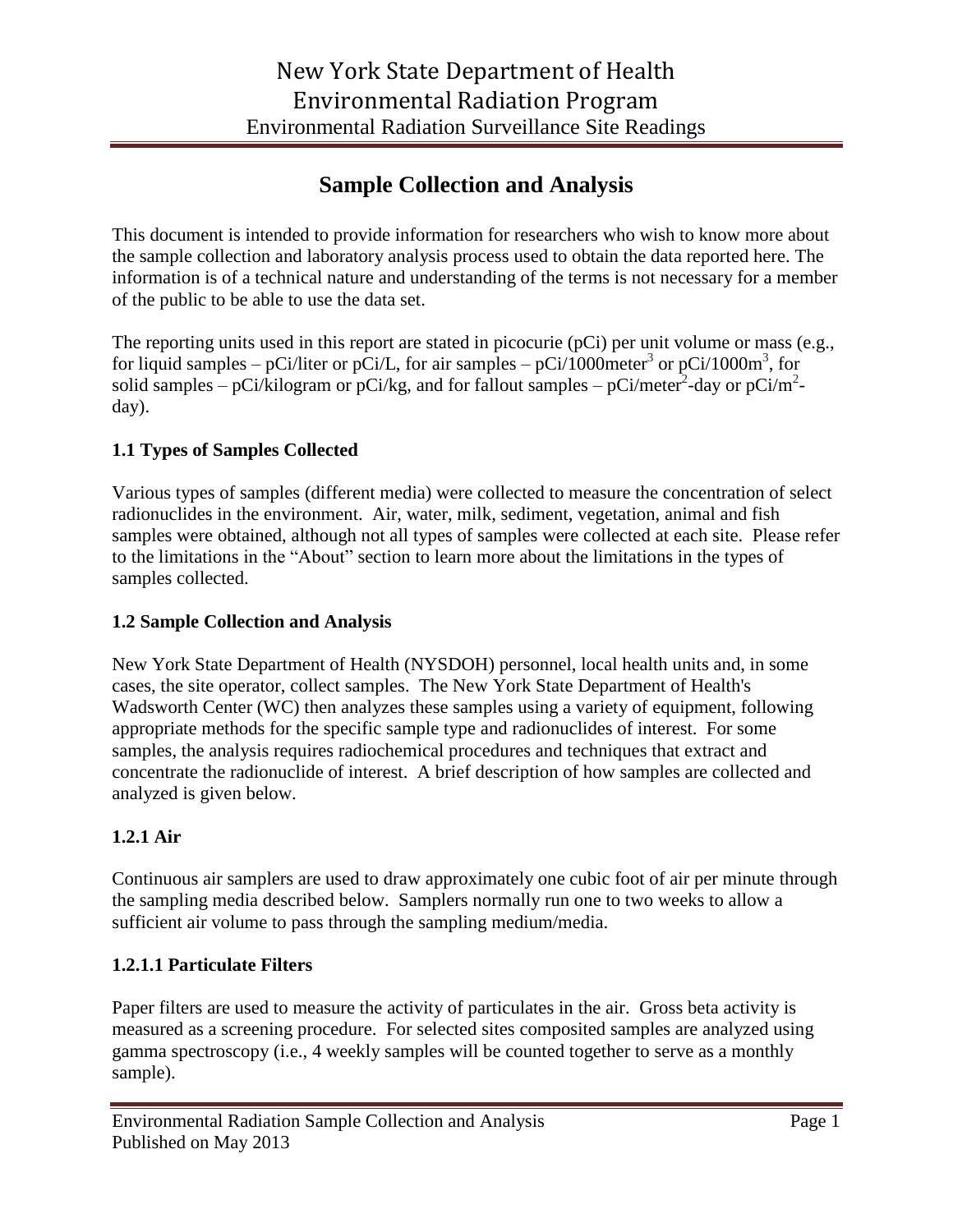## **1.2.1.2 Activated Charcoal Cartridges**

The NYSDOH uses activated charcoal to collect the isotopes of radioiodine. Analysis for Iodine-131 is by gamma spectroscopy or by radiochemical separation followed by beta/gamma coincidence counting. Chemical extraction of Iodine-129 and Iodine-125 precedes counting analysis through use of an intrinsic-germanium detector.

## **1.2.1.3 Silica Gel Columns**

Airborne tritium (H-3 as titrated water vapor or HTO) is collected by passing air through a silica gel column. The absorbed water vapor is removed from the column and the tritium is measured using liquid scintillation counting.

## **1.2.2 Milk**

Based on dairy farm availability, two-liter samples of milk are collected near facilities that may release fission products such as Iodine-131, Cesium-137 or Strontium-90. Using a historically derived protocol, analyses may include gamma spectroscopy and isotope-specific measurements for beta emitters such as Sr-90 and tritium. Standard radiochemical methods are used in the analyses for Sr-90 and radioiodines.

#### **1.2.3 Water**

Two-liter samples are obtained as grab samples or aliquots of continuously collected samples. For selected sites, composite samples are made by mixing equal portions of grab samples collected over a calendar quarter. Samples are analyzed for gross alpha, gross beta, isotopic gamma (several radionuclides), Strontium-90 and tritium activity (as HTO). When gross alpha activity exceeds a certain level, gamma spectral analysis is performed to identify the radionuclides present in the sample. These water samples are generally collected from nonpotable water sources and are not included in the State's Safe Drinking Water Program. A separate sampling program for drinking water has been established to enable the State to demonstrate compliance with the levels of radionuclides specified in the US EPA's Safe Drinking Water Act.

# **1.2.4 Fallout**

Fallout samples are collected in plastic buckets that are exposed to atmospheric precipitation and dust.

#### **1.2.5 Soil and Sediment**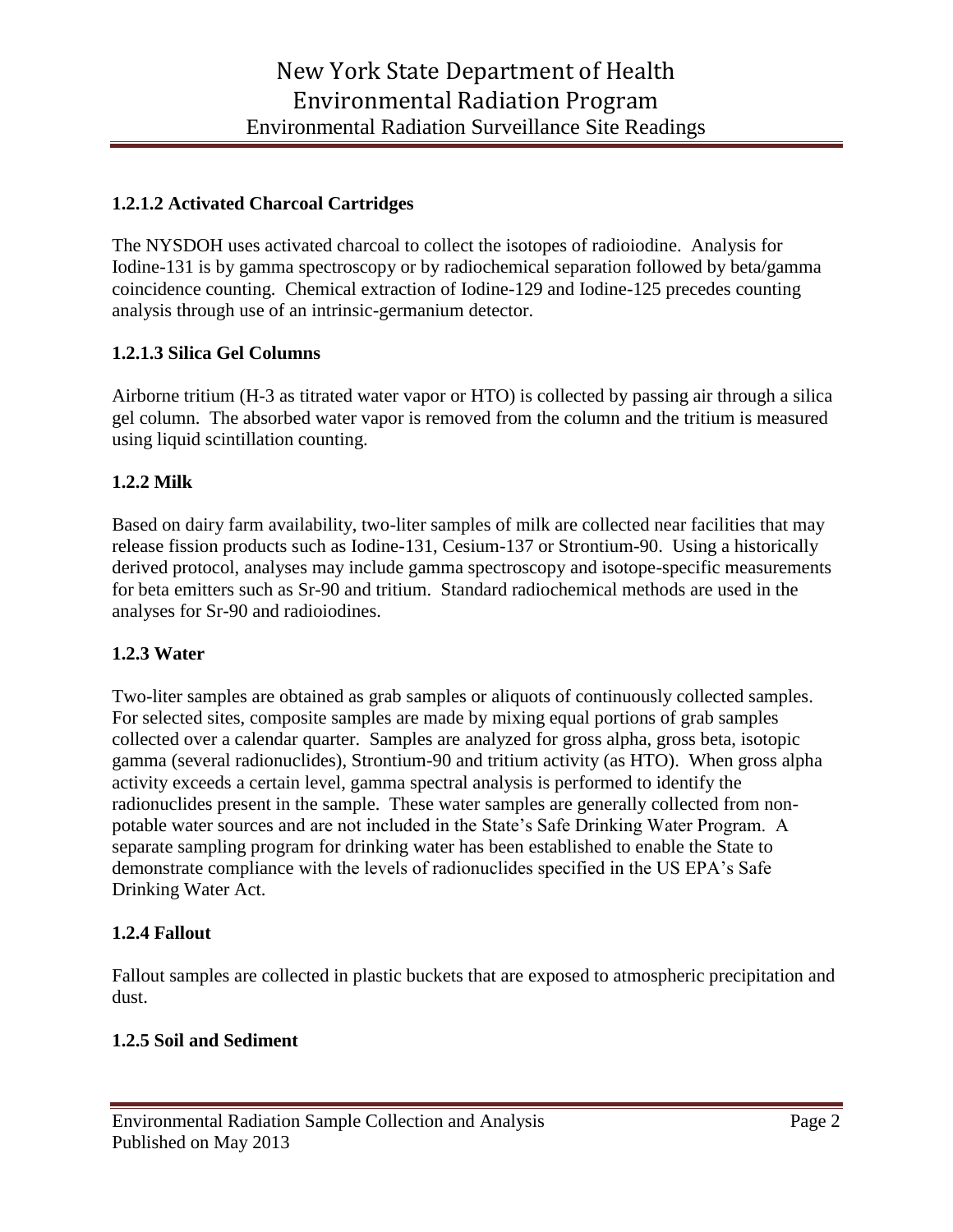Soil or sediment samples are collected from areas where the long-term deposition of radionuclides has occurred or where federal government facilities and/or industrial operations are using radioactive materials with potential discharges to the environment. Analysis is usually done by gamma spectroscopy.

# **1.2.6 Food or Vegetation**

Samples of local food crops are collected near sites of interest to monitor the radionuclide concentrations in edible material and animal feed stock. Analysis is usually done by gamma spectroscopy.

## **1.2.7 Animals and Fish**

Tissue and/or bone samples are used to monitor radionuclide concentrations in fish and/or animals (usually deer) near sites of interest. For deer samples, radionuclide concentrations of various fission products including tritium, Cesium-137, Strontium-90, Pu-238/239 and Iodine-129 are measured in flesh, thyroid and lung tissue. Fish samples are analyzed as whole fish (flesh plus bones, minus the head, tail and fins) or as flesh and bone components, which are then analyzed individually for fission products of interest and naturally-occurring radionuclides.

## **1.3 Types of Sampling Sites**

Sample sites are categorized as background sites, scheduled or routine sites near nuclear power plants, industrial users of radioactive material, and other pre-determined locations across the State, and non-routine sites.

#### **1.3.1 Background Sites**

These are sites which are not affected by the operations of facilities that release radionuclides to the environment (within the provisions of a New York State Department of Environmental Conservation (NYSDEC) permit or as allowed by NYS DEC regulations). Samples taken at these locations show consistent, expected concentrations of naturally-occurring radionuclides, plus ubiquitous contributions from weapons testing (fallout) and other man-made radiation sources including consumer products, industrial and nuclear fuel cycle operations. Results from these sites are used to compare to results from routine and non-routine sites.

#### **1.3.2 Routine Nuclear Sites**

These sites are used to measure the influence of specific facilities on radioactivity in the environment. A paired site may be chosen as a background location for the site of interest, e.g., a sampling site upstream from a facility's point of release to the stream may serve as a "background" sampling location for comparison with downstream values to determine if a facility's operation have resulted in increased levels of radioactivity in the environment.